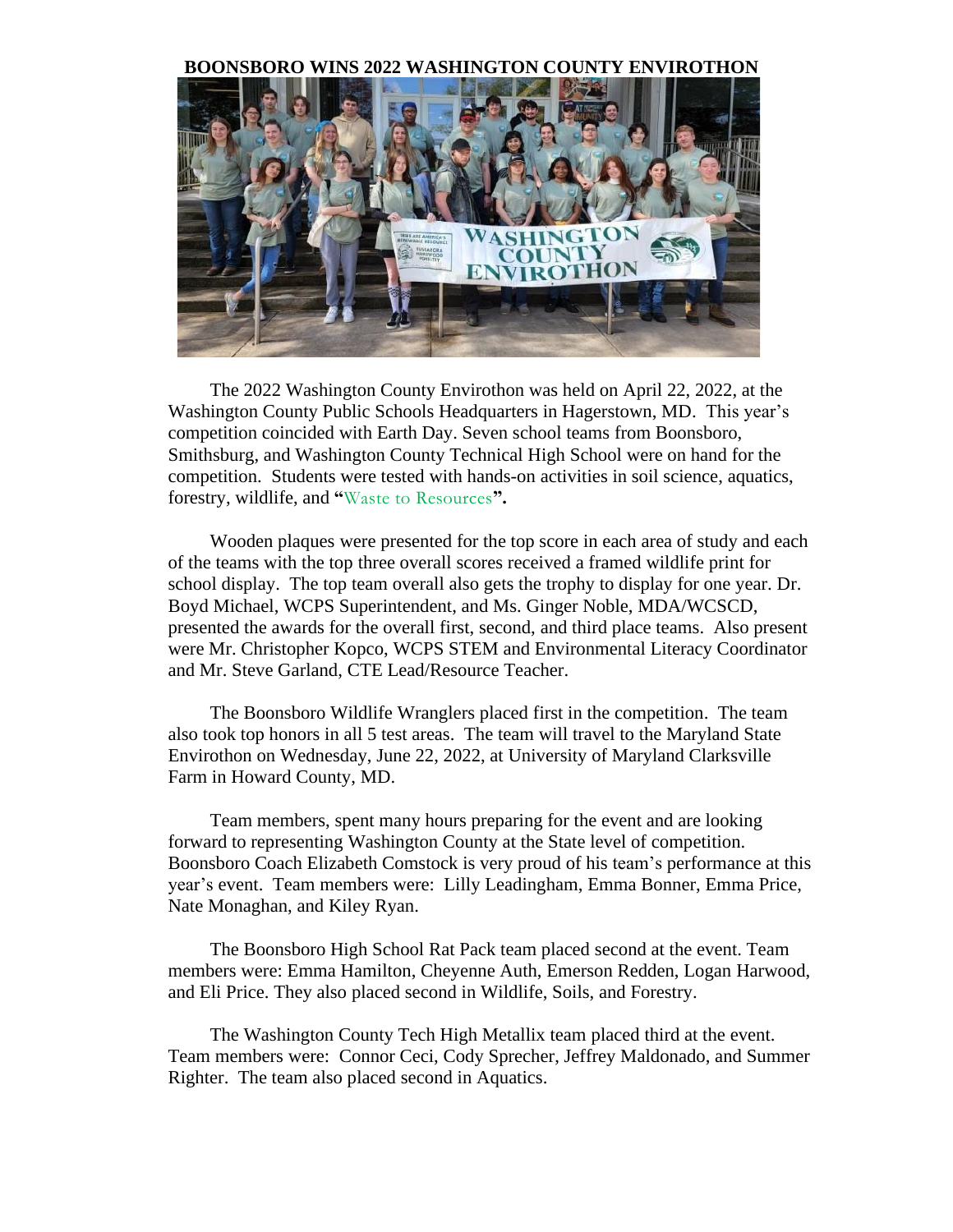The Washington County Envirothon is an educational outreach program of the Washington County Soil Conservation District in cooperation with the Washington County Public Schools. Staff from the Washington County Soil Conservation District, Maryland Department of Natural Resources, University of Maryland Cooperative Extension Service, USDA Natural Resources Conservation Service, Maryland Agricultural Education Foundation, and the Maryland Department of Agriculture, provided resource professionals for training and testing of participants. Financial support comes from The Washington County Soil Conservation District, Washington County Public Schools, Ecotone, Inc., Washington County Farm Bureau, Inc., Don Spickler Insurance, LLC., Fox & Associates, Inc., Frederick, Seibert, and Associates, Inc., Mid-Atlantic Farm Credit, A. C. & T., Albright, Crumbacker, Moul, & Itell, LLC., C. R. Semler, Inc., H. & H. Well Drilling. Paul Crampton Contractors, Inc., and DRI/TTC Vista, LLC.



1<sup>st</sup>, 2<sup>nd</sup> & Third place Teams: BHS Wildlife Wranglers BHS The Rat Pack WCTH Metallix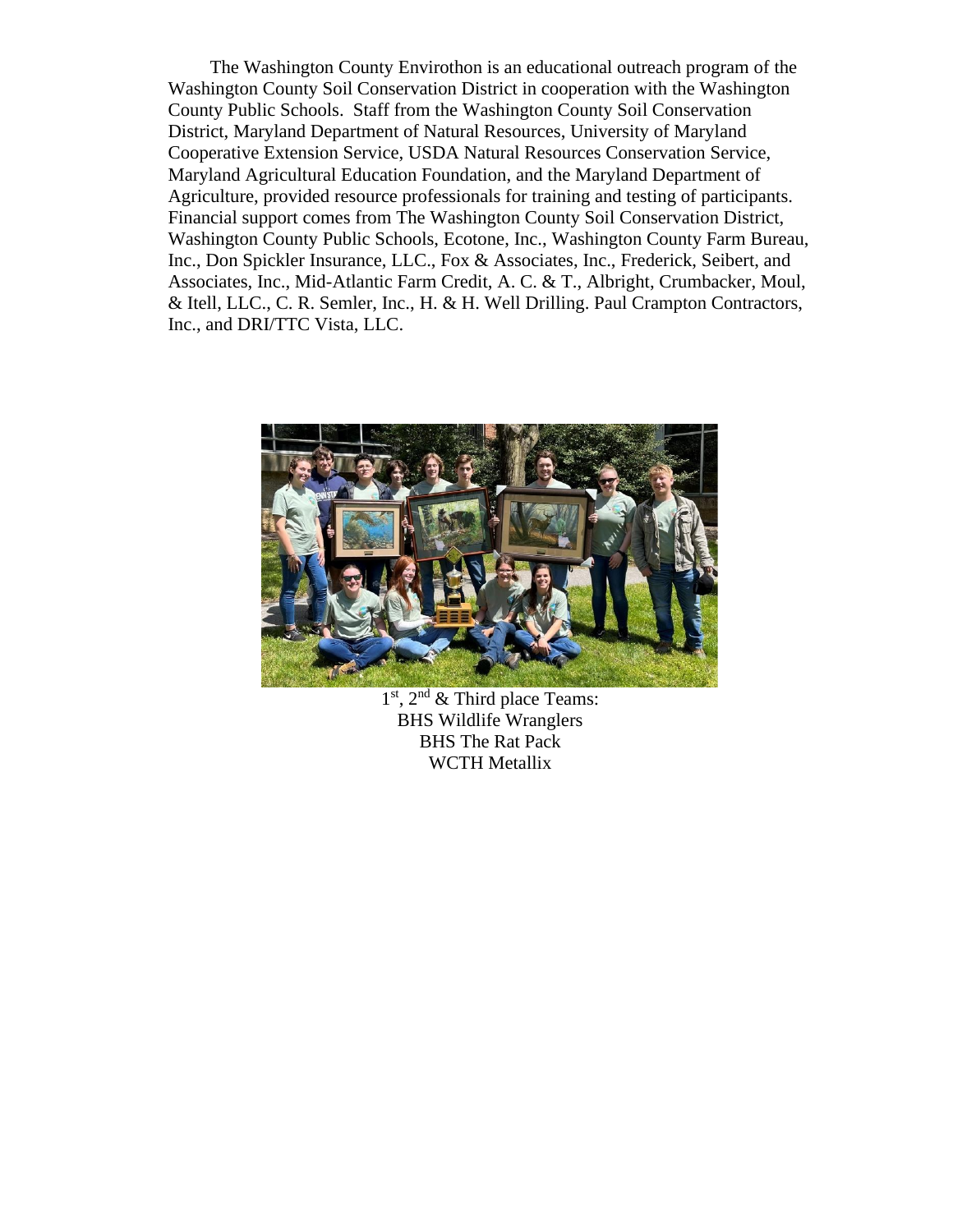# **2022 WASHINGTON COUNTY ENVIROTHON WINNERS**

## **1 st Place Winners – Boonsboro High School – Wildlife Wranglers**



## **Left to Right** Emma Price, Kiley Ryan, Nate Monaghan, Lilly Leadingham, Jacob Bonner, and Dr. Boyd Michael (not pictured: Coach Comstock)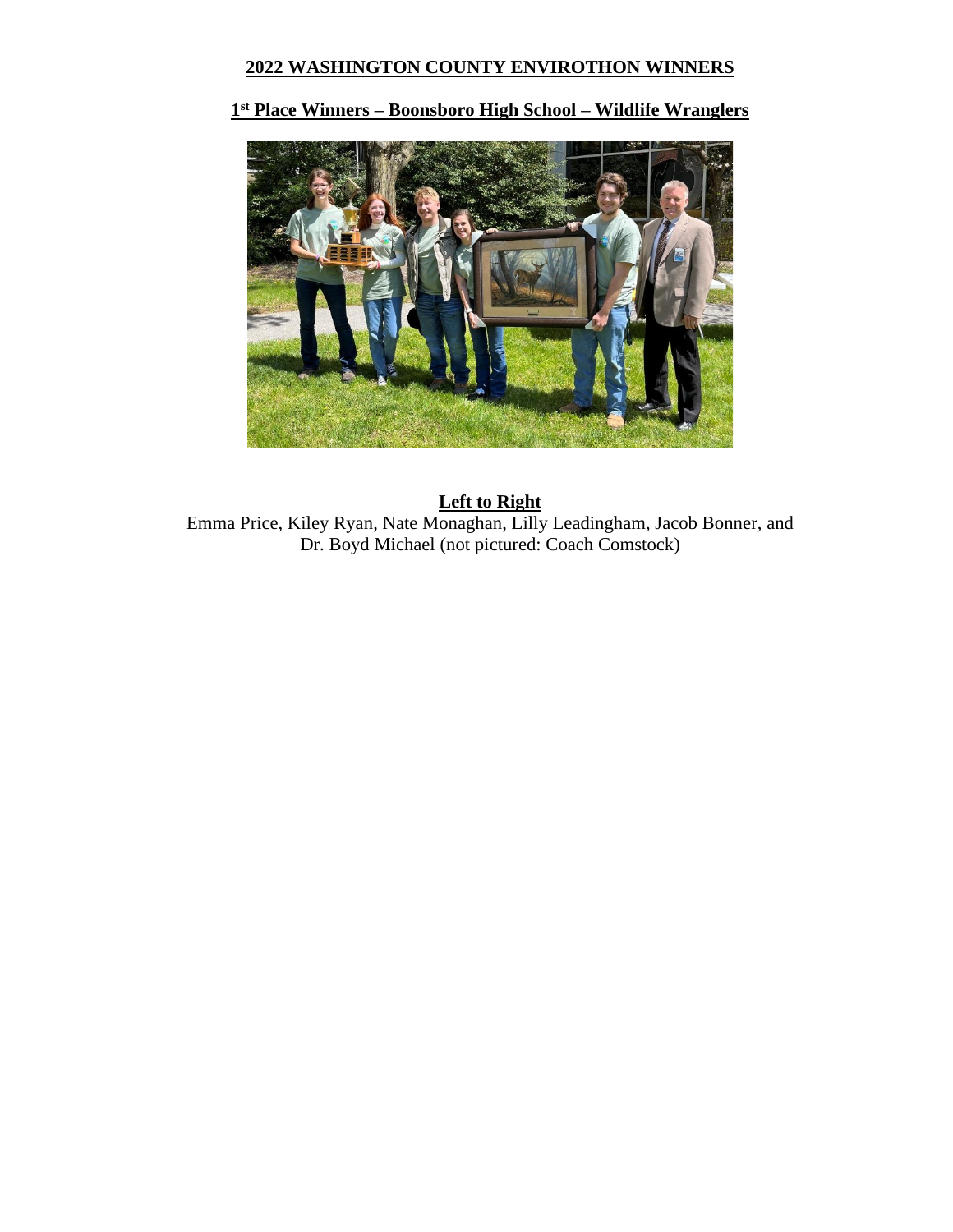#### **2 nd Place Winners – Boonsboro High School – The Rat Pack**



## **Left to Right** Emerson Redden, Logan Harwood, Eli Price, Emma Hamilton, Cheyenne Auth, and Dr. Boyd Michael (not pictured: Coach Comstock)